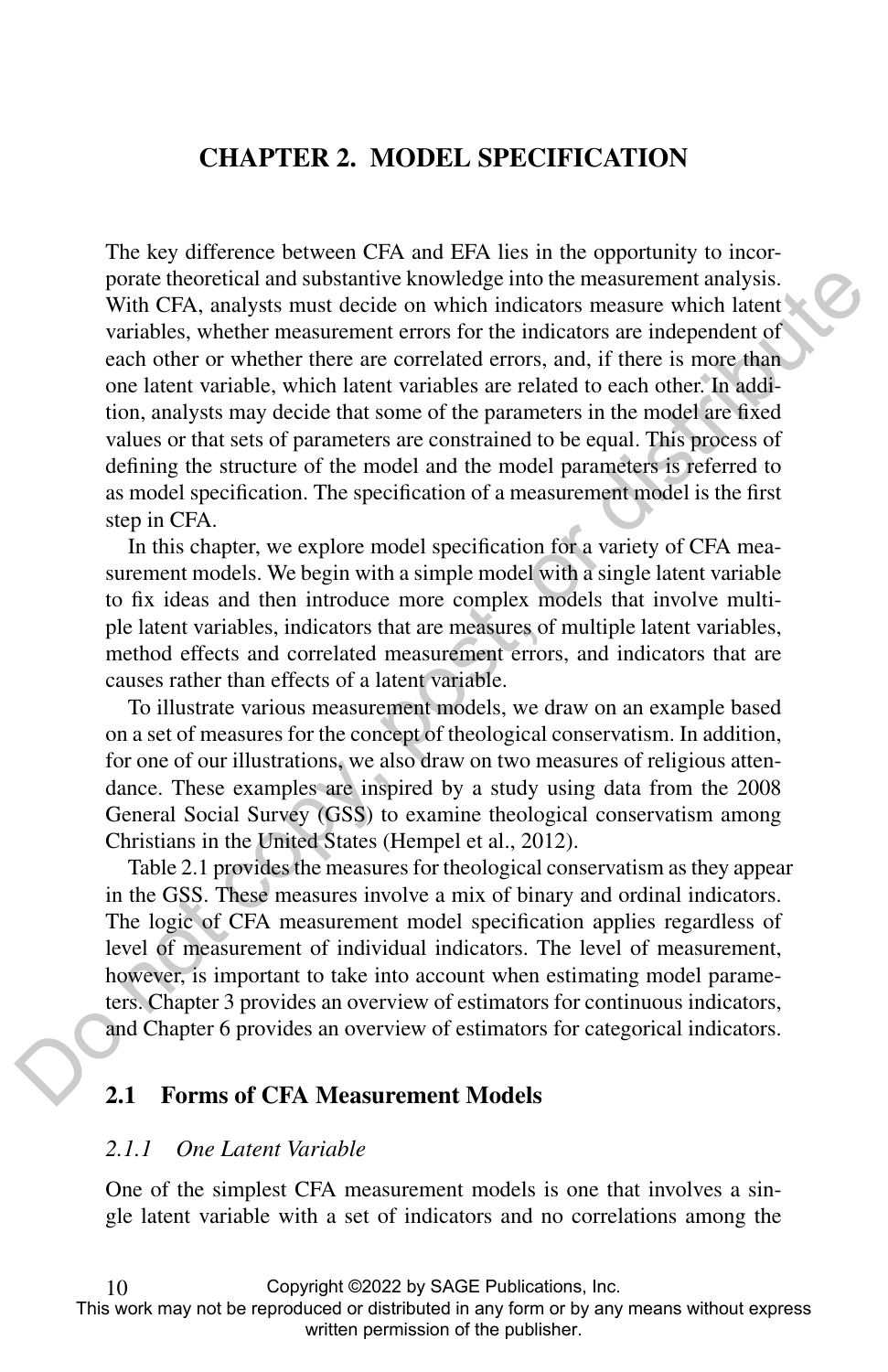Table 2.1: Indicator prompts and responses for theological conservatism indicators.

| Prompt                                                                                                                                                                                                                                                                                                                                                                                                                                                                                                                                                                                                                                                                                                                                                                                                                                                                                                                                                                                                                                                                                                                                                                                                                                                                                                    | Label    |
|-----------------------------------------------------------------------------------------------------------------------------------------------------------------------------------------------------------------------------------------------------------------------------------------------------------------------------------------------------------------------------------------------------------------------------------------------------------------------------------------------------------------------------------------------------------------------------------------------------------------------------------------------------------------------------------------------------------------------------------------------------------------------------------------------------------------------------------------------------------------------------------------------------------------------------------------------------------------------------------------------------------------------------------------------------------------------------------------------------------------------------------------------------------------------------------------------------------------------------------------------------------------------------------------------------------|----------|
| Would you say you have been "born again" or have had a "born again"                                                                                                                                                                                                                                                                                                                                                                                                                                                                                                                                                                                                                                                                                                                                                                                                                                                                                                                                                                                                                                                                                                                                                                                                                                       | reborn   |
| experience—that is, a turning point in your life when you committed<br>yourself to Christ? (Yes/No)                                                                                                                                                                                                                                                                                                                                                                                                                                                                                                                                                                                                                                                                                                                                                                                                                                                                                                                                                                                                                                                                                                                                                                                                       |          |
| Have you ever tried to encourage someone to believe in Jesus Christ or<br>to accept Jesus Christ as his or her savior? (Yes/No)                                                                                                                                                                                                                                                                                                                                                                                                                                                                                                                                                                                                                                                                                                                                                                                                                                                                                                                                                                                                                                                                                                                                                                           | savesoul |
| Which of these statements comes closest to describing your feelings<br>about the Bible?                                                                                                                                                                                                                                                                                                                                                                                                                                                                                                                                                                                                                                                                                                                                                                                                                                                                                                                                                                                                                                                                                                                                                                                                                   | bible    |
| (1) The Bible is the actual word of God and is to be taken<br>literally, word for word. (2) The Bible is the inspired word<br>of God but not everything in it should be taken literally, (3)<br>The Bible is an ancient book of fables, legends, history, and<br>moral precepts recorded by men.                                                                                                                                                                                                                                                                                                                                                                                                                                                                                                                                                                                                                                                                                                                                                                                                                                                                                                                                                                                                          |          |
| Do you believe in Hell? (Yes, definitely/Yes, probably/No, probably<br>not/No, definitely not)                                                                                                                                                                                                                                                                                                                                                                                                                                                                                                                                                                                                                                                                                                                                                                                                                                                                                                                                                                                                                                                                                                                                                                                                            | hell     |
|                                                                                                                                                                                                                                                                                                                                                                                                                                                                                                                                                                                                                                                                                                                                                                                                                                                                                                                                                                                                                                                                                                                                                                                                                                                                                                           |          |
| measurement errors. To give a few examples, such a model could be used to<br>assess the psychometric properties of a new set of measures (e.g., measures<br>of student attachment to a school), could be a first step in the development of<br>a larger measurement model with multiple latent variables (e.g., examining<br>the relationship between student attachment to a school and parent satis-<br>faction with a school), or could form a baseline for assessing whether the<br>measurement model holds across subpopulations (e.g., whether measures of<br>student attachment to a school work similarly for boys and girls).<br>In this example and the following examples in this chapter, we adopt the<br>variable labeling conventions commonly used in the presentation of CFAs<br>with observed variables denoted by $x$ , latent variables denoted by the Greek<br>letter $\xi$ (xi), and measurement errors denoted by the Greek letter $\delta$ (delta). In<br>the broader structural equation modeling (SEM) context, these labeling con-<br>ventions are reserved for exogenous latent variables (i.e., variables external<br>to the processes modeled). Endogenous latent variables, or those embedded<br>in the processes being modeled, come with a different set of labels: y for |          |
| Copyright ©2022 by SAGE Publications, Inc.<br>This work may not be reproduced or distributed in any form or by any means without express<br>written permission of the publisher.                                                                                                                                                                                                                                                                                                                                                                                                                                                                                                                                                                                                                                                                                                                                                                                                                                                                                                                                                                                                                                                                                                                          |          |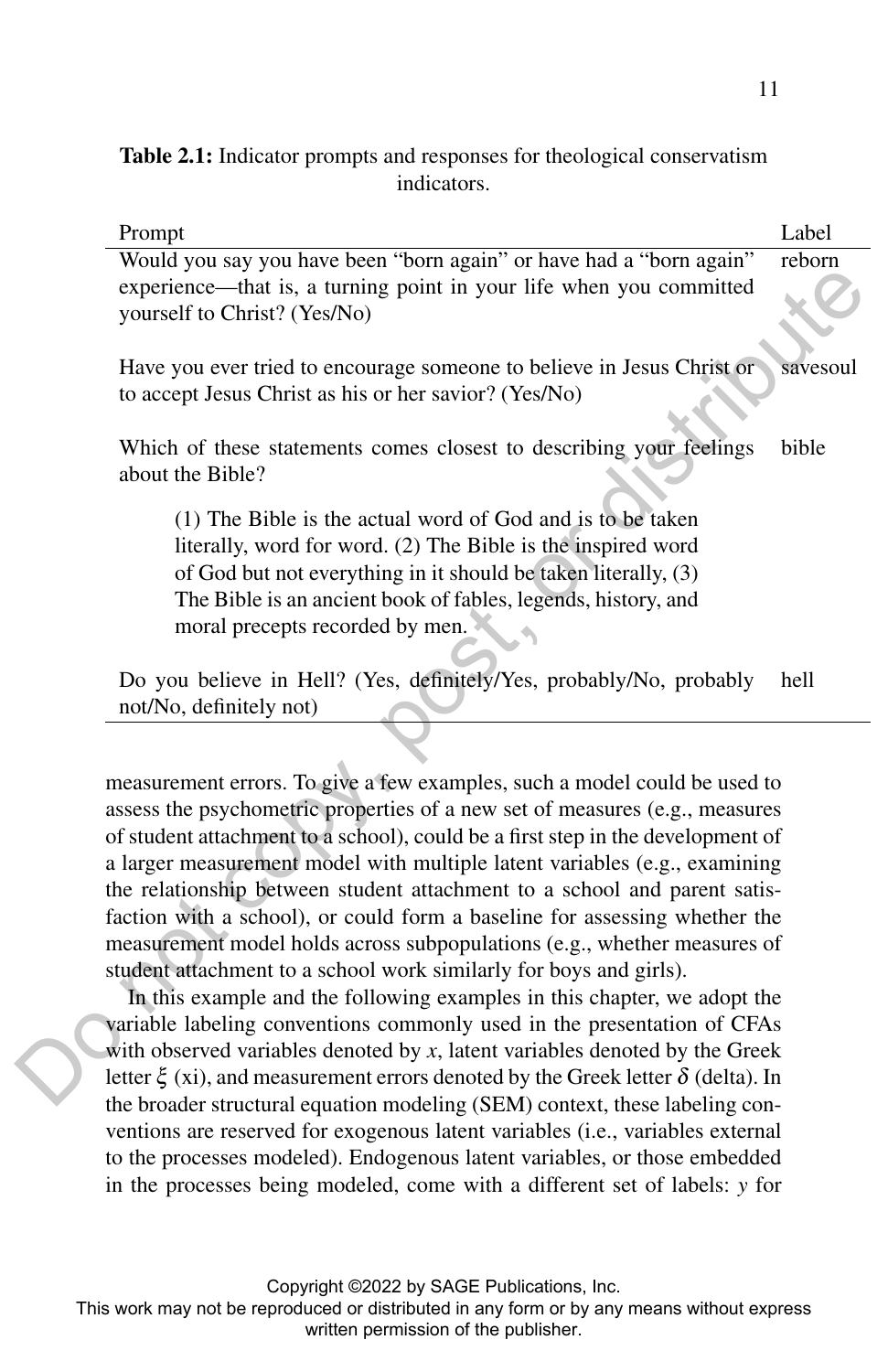

Figure 2.1: Confirmatory factor analysis measurement model with one latent variable and four indicators.

the indicators, the Greek letter  $\eta$  (eta) for the latent variables, and the Greek letter  $\varepsilon$  (epsilon) for the measurement errors.

Figure 2.1 depicts a measurement model with a single latent variable  $(\xi)$ and four indicators of the latent variable. Each of the four indicators  $(x_1 \text{ to } x_4)$ also has a measurement error  $(\delta s)$ , and there are no correlations among the measurement errors as evidenced by the lack of two-headed arrows connecting any of the measurement errors. Finally, the figure also includes the factor loadings, labeled with the Greek letter  $\lambda$  (lambda), that capture the effects of the latent variable on the indicators. This measurement model encodes the following theoretical or substantive expectations for the four indicators: (1) the four indicators are all measures of a single underlying latent variable, (2) the indicators are imperfect measures of the latent variable in that they include measurement error, and (3) the latent variable accounts for all the shared variance across the four indicators.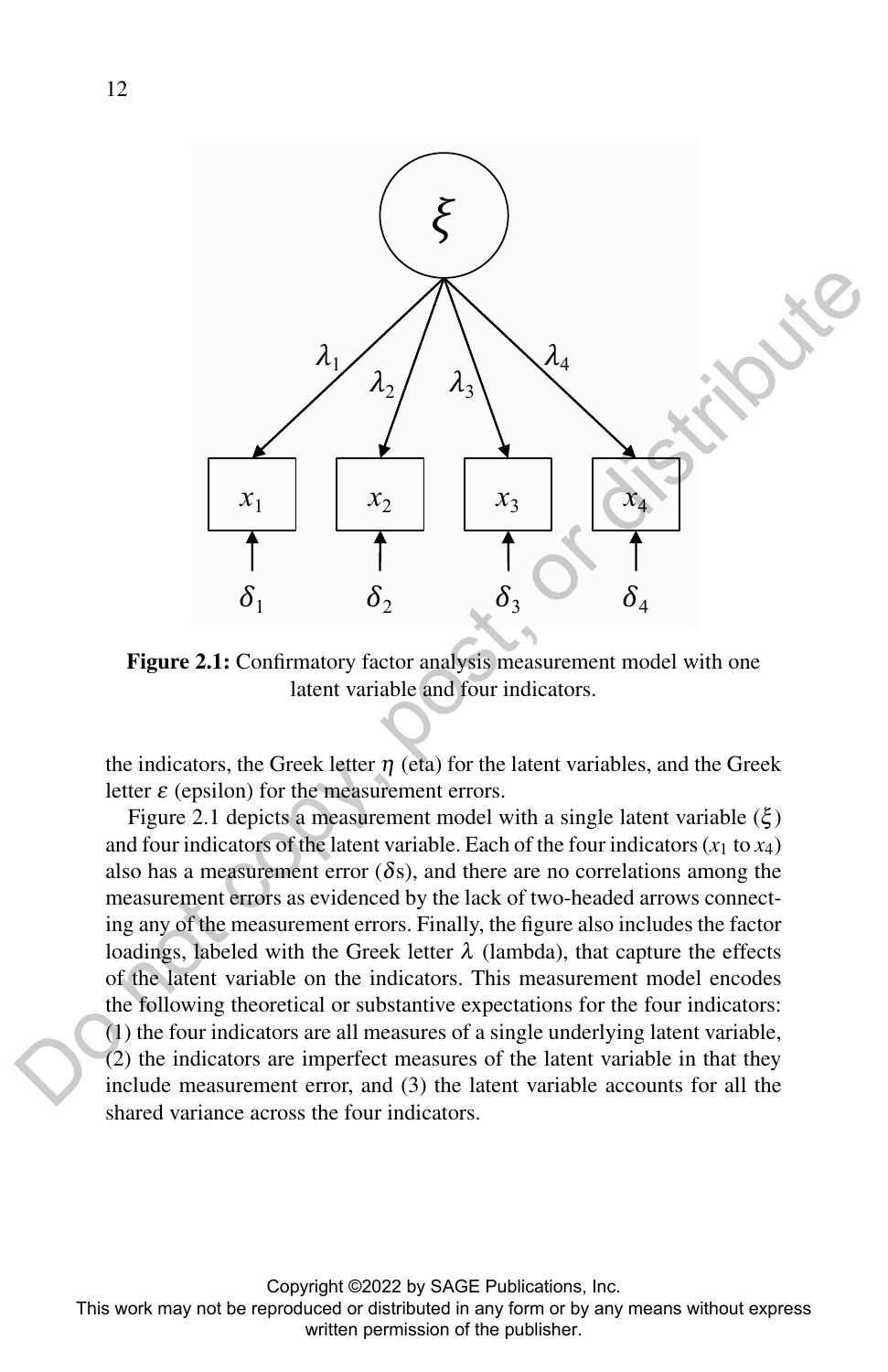The measurement model illustrated in Figure 2.1 can also be represented as a system of equations as

$$
x_{1i} = \alpha_1 + \lambda_1 \xi_i + \delta_{1i}
$$
  
\n
$$
x_{2i} = \alpha_2 + \lambda_2 \xi_i + \delta_{2i}
$$
  
\n
$$
x_{3i} = \alpha_3 + \lambda_3 \xi_i + \delta_{3i}
$$
  
\n
$$
x_{4i} = \alpha_4 + \lambda_4 \xi_i + \delta_{4i},
$$
\n(2.1)

where *i* indexes cases,  $\alpha$ s are intercepts,  $\lambda$ s are regression slopes or loadings, and  $\delta s$  are residual error terms. From this system of equations, we can see that the equation for each indicator looks much like a standard linear regression model. We have an intercept for each indicator, a regression coefficient (factor loading) giving the effect of the latent variable on the indicator, and an error term. As in a regression model, we typically assume that the mean of the errors is 0 and so the parameter of interest is the variance of the error. In contrast to a standard regression model, our predictor or independent variable is latent or unobserved. In CFA measurement models, we are often interested in the mean and variance of the latent variable(s). In total, the parameters for this model include four intercepts, four factor loadings, four measurement error variances, a mean for the latent variable, and a variance for the latent variable. As we will discuss in Chapter 3, however, we will need to fix some of these parameters to 0 or 1 in order to identify the model.  $x_{10} = \alpha_3 + \lambda_4 \xi_0 + \delta_0$ <br>  $x_{10} = \alpha_5 + \lambda_4 \xi_0 + \delta_0$ <br>  $x_{11} = \alpha_5 + \lambda_6 \xi_1 + \delta_0$ <br>
where *i* indexes cases, as are interecepts,  $\lambda_5$  are regression alongs or Ködd<br>
ings, and  $\delta_5$  are residual error terms. From this s

Figure 2.2 illustrates a measurement model for theological conservatism that has this form. We have the four measures of theological conservatism, *reborn*, *savesoul*, *bible*, and *hell*, represented as indicators of the latent variable for theological conservatism. In this figure, we substitute 1 in place of the first factor loading to scale the latent variable, an important component of model identification (see discussion in Chapter 3).

# *2.1.2 Two Latent Variables*

In our first example, we examined the specification of a measurement model with only one latent variable. In many instances, however, researchers may wish to specify a measurement model with more than one latent variable. The need to include more than one latent variable can arise in several ways. First, it is possible that indicators of what are thought to be a single latent variable actually capture different dimensions of a concept and thus require more than one latent variable. For instance, one might have a set of indicators for religiosity that on reflection capture distinct domains of religiosity such as personal beliefs and engagement in religious services. In such a situation, a measurement model with latent variables for the different domains

Copyright ©2022 by SAGE Publications, Inc.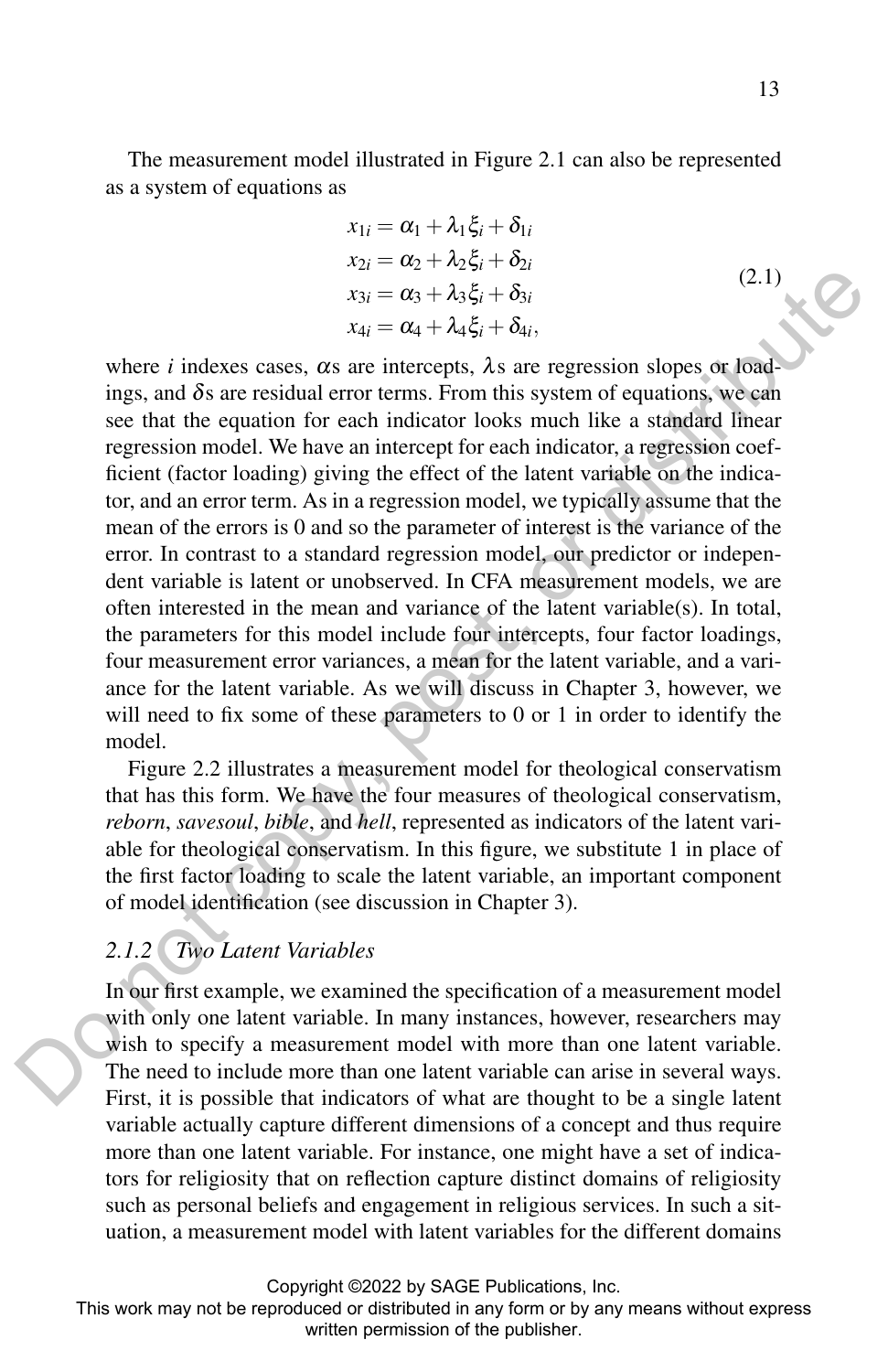

Figure 2.2: Confirmatory factor analysis measurement model for theological conservatism with four indicators.

of religiosity may perform better than a model with a single latent variable for overall religiosity. Second, the larger analytic context may involve examining the relationships between more than one latent variable. For example, a researcher may be interested in studying the relationship between student engagement and parent engagement in schools. After first developing measurement models for each separately, the researcher might combine the two into a single measurement model with both latent variables to estimate the association between student and parent engagement. Finally, in some cases latent variables may be used to capture method effects as in multitrait– multimethod (MTMM) models.

To extend the model from our first example, suppose that the analyst suspected that in fact two distinct latent variables were present that accounted for the shared variance across the four items. Figure 2.3 illustrates this model. In this model we see that  $x_1$  and  $x_2$  are indicators for the first latent variable and  $x_3$  and  $x_4$  are indicators for the second latent variable.

Copyright ©2022 by SAGE Publications, Inc.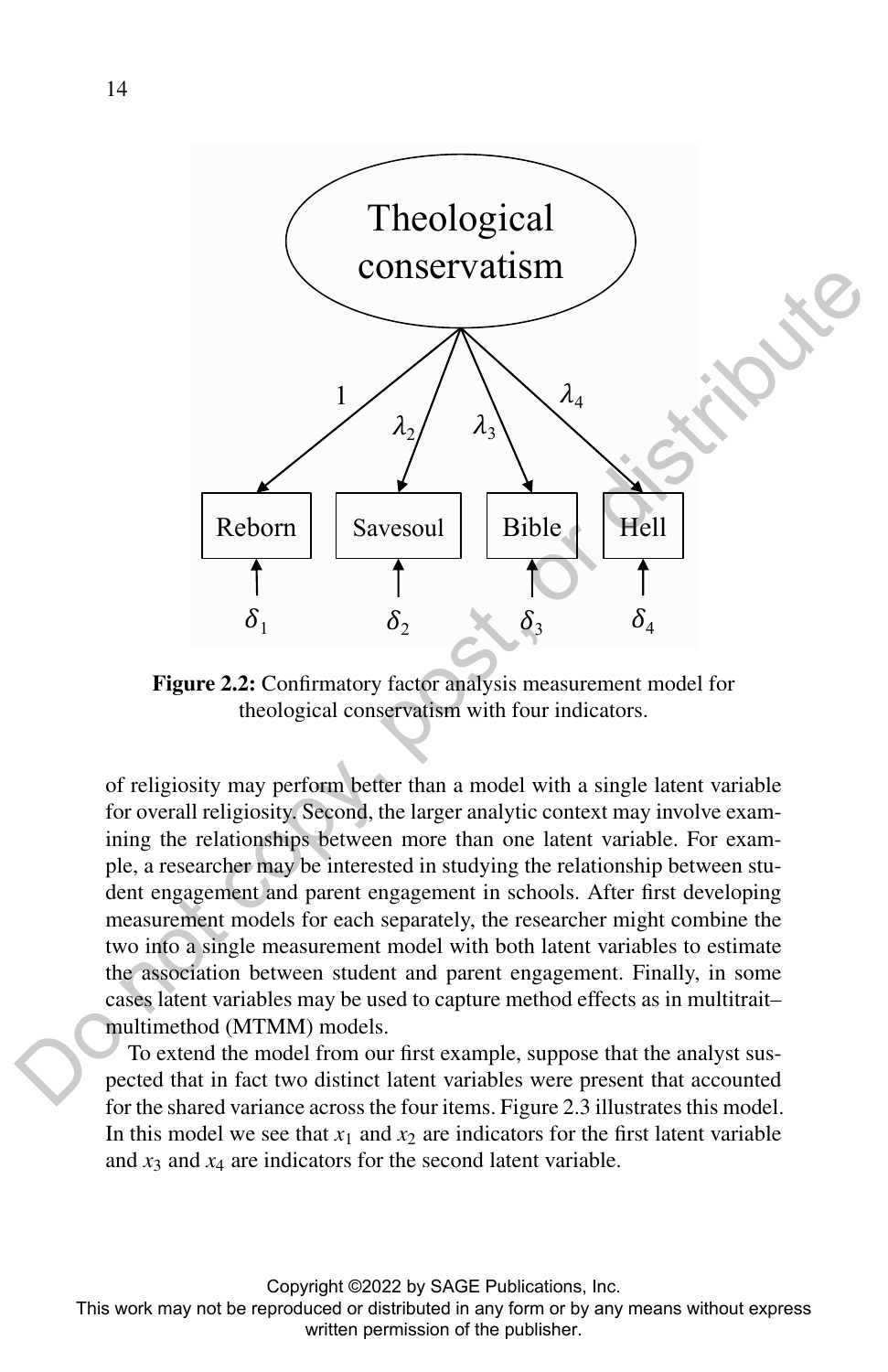

Figure 2.3: Confirmatory factor analysis measurement model with two latent variables and four indicators.

The system of equations for this measurement model are given by

$$
x_{1i} = \alpha_1 + \lambda_{11}\xi_{1i} + \delta_{1i}
$$
  
\n
$$
x_{2i} = \alpha_2 + \lambda_{21}\xi_{1i} + \delta_{2i}
$$
  
\n
$$
x_{3i} = \alpha_3 + \lambda_{32}\xi_{2i} + \delta_{3i}
$$
  
\n
$$
x_{4i} = \alpha_4 + \lambda_{42}\xi_{2i} + \delta_{4i},
$$
\n(2.2)

where, by convention, we provide a second subscript on the factor loadings to indicate which latent variable has an effect on the indicator. For example,  $\lambda_{42}$  represents the parameter for the factor loading for the fourth indicator (where the 4 comes from) loading on the second latent variable (where the 2 comes from). The system of equations and the parameters are quite similar to the previous measurement model with one latent variable. We still have four intercepts, four factor loadings, and four measurement error variances. For this model, we add an additional mean and variance for the second latent variable and then also the covariance between the two latent variables.

Copyright ©2022 by SAGE Publications, Inc.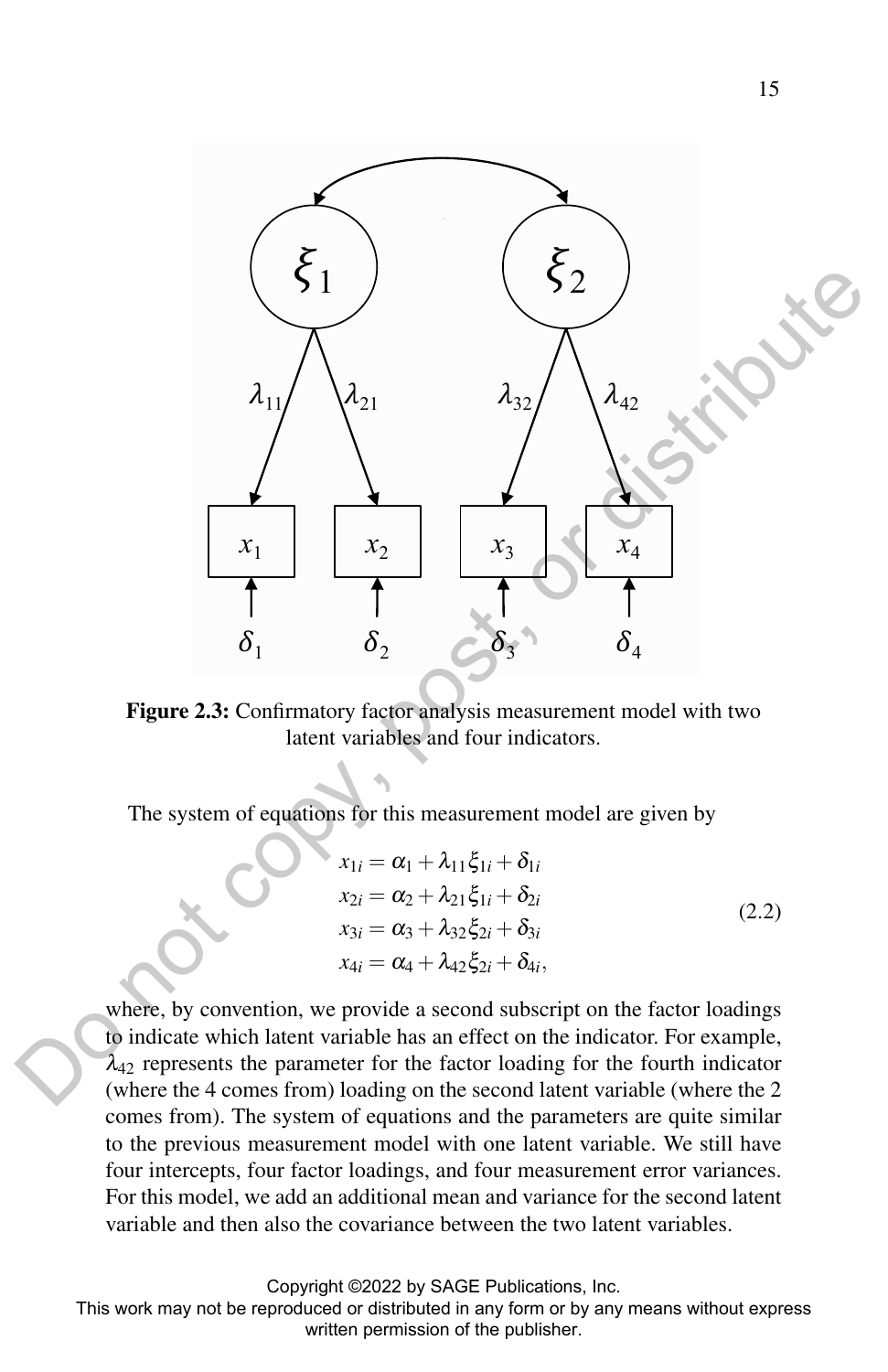

Figure 2.4: Two-dimensional confirmatory factor analysis measurement model for theological conservatism items.

Figure 2.4 illustrates an alternative measurement model for theological conservatism that instead posits that the concept consists of two dimensions: one that captures evangelical-specific beliefs and the other general beliefs regarding theological conservatism. In this case, *reborn* and *savesoul* might be best understood as indicators of evangelical-specific beliefs, while *bible* and *hell* might be best understood as indicators of more general Christian beliefs. Note that this measurement model structure implies that *reborn* and *savesoul* have a higher covariance than either has with *bible* and *hell*. To the extent this pattern among the covariances holds in the data, this measurement model will have a better fit with the data than the measurement model specifying only one latent variable. We discuss evaluating the overall measurement model fit and comparing the measurement models in Chapter 4. Some caution is warranted when working with CFAs that include only two indicators loading on a latent variable as special care must be taken to ensure such a model is identified (see Chapter 3). **Example 19**<br> **Example 19**<br> **Example 19**<br> **Example 2.4:** Theorem and confirmatory factors in the symphony is a sequence of the publisher and the model for the<br> **Experimental confirmation** of the publisher and the publishe

### *2.1.3 Factor Complexity Two*

It is possible that in some measurement situations an indicator may be influenced by more than one substantively meaningful latent variable. Generally, a measurement specialist creating an instrument prefers indicators that each measures only a single latent variable. In some traditions, such as Rasch

Copyright ©2022 by SAGE Publications, Inc.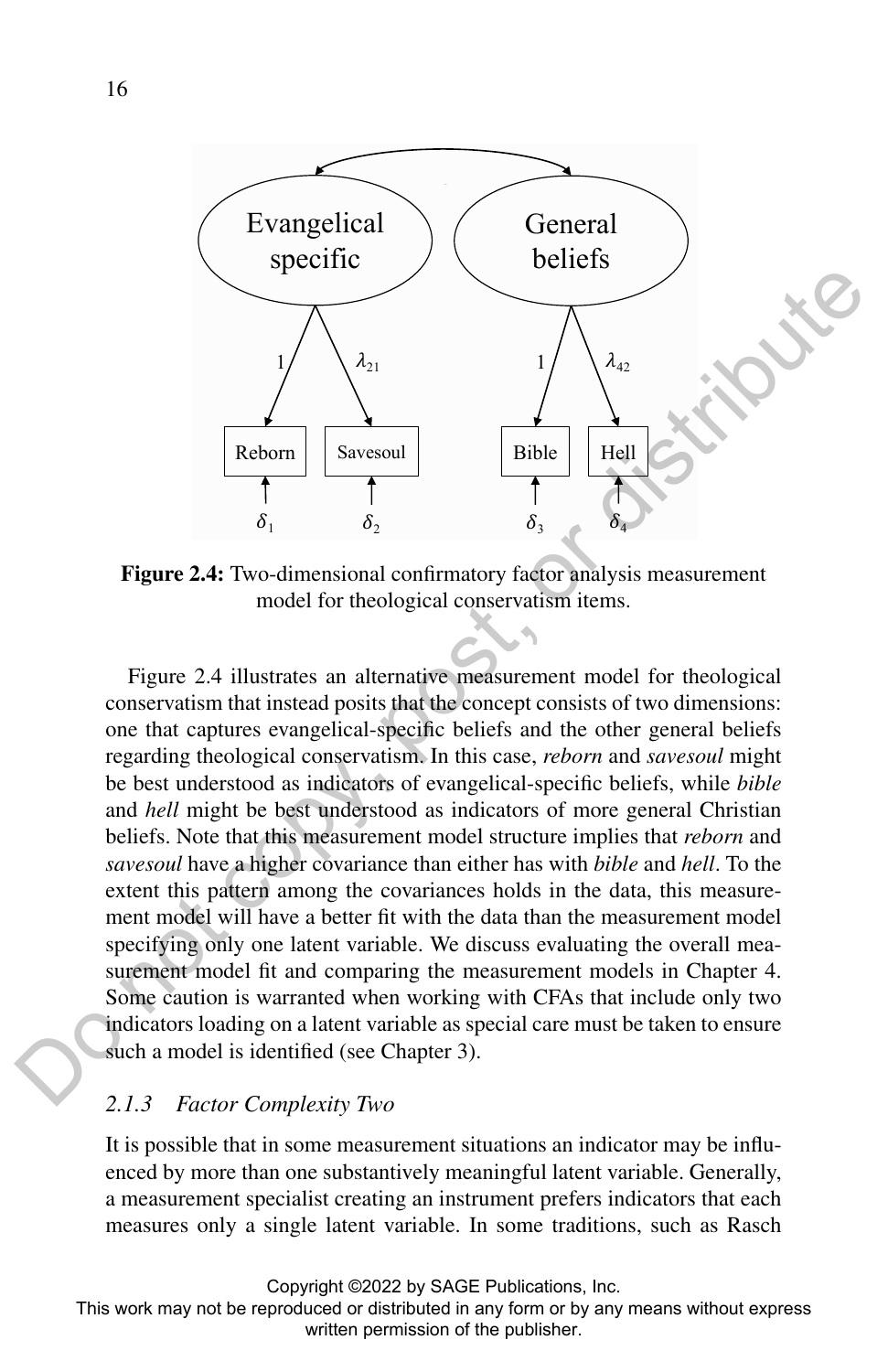

Figure 2.5: Factor complexity two confirmatory factor analysis measurement model.

modeling, it is even expected that each indicator will also have an identical loading as well as measuring only one factor. In this strict process, multidimensional items or items that measure more than one latent variable are removed (and usually considered to be poorly performing items for that reason). When performing measurement work on extant data, however, one does not always have the luxury of omitting items, and items that load on more than one latent variable can arise.

Measurement models in which one or more indicators load on two latent variables (or factors) are referred to as "factor complexity two" (FC2) models. Although rare in practice, this can be extended to multiple latent variables with factor complexity *n* models, where *n* is the greatest number of latent variables that influences a single indicator. Figure 2.5 illustrates an FC2 measurement model that involves two latent variables and five indicators. The first two indicators  $(x_1 \text{ and } x_2)$  load on the first latent variable  $(\xi_1)$ and the last two indicators ( $x_4$  and  $x_5$ ) load on the second latent variable ( $\xi_2$ ). The third indicator  $(x_3)$  loads on both latent variables. This set of effects for the third indicator is reflected in the system of equations for this measure-

Copyright ©2022 by SAGE Publications, Inc.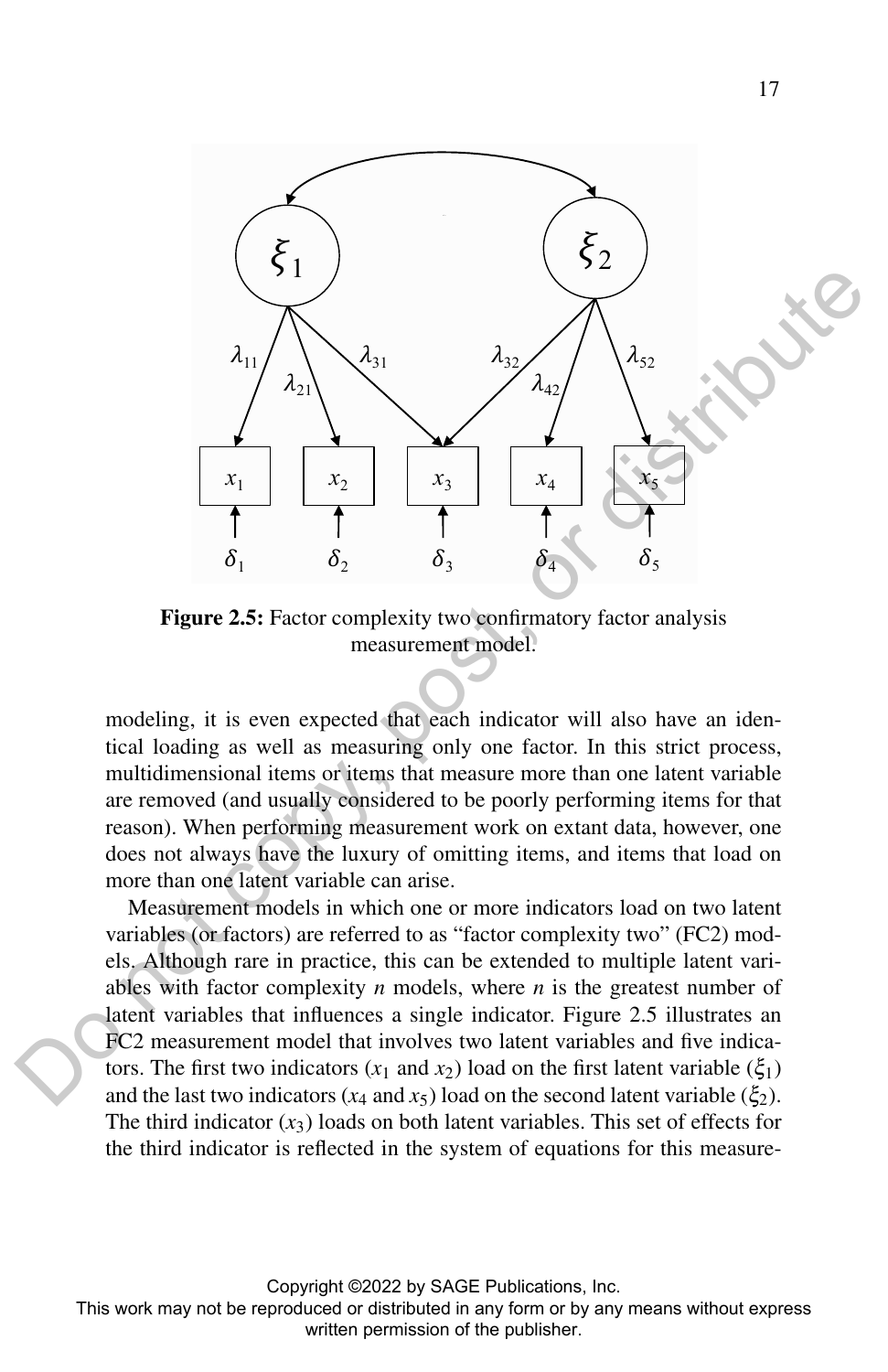ment model given by

$$
x_{1i} = \alpha_1 + \lambda_{11}\xi_{1i} + \delta_{1i}
$$
  
\n
$$
x_{2i} = \alpha_2 + \lambda_{21}\xi_{1i} + \delta_{2i}
$$
  
\n
$$
x_{3i} = \alpha_3 + \lambda_{31}\xi_{1i} + \lambda_{32}\xi_{2i} + \delta_{3i}
$$
  
\n
$$
x_{4i} = \alpha_4 + \lambda_{42}\xi_{2i} + \delta_{4i}
$$
  
\n
$$
x_{5i} = \alpha_5 + \lambda_{52}\xi_{2i} + \delta_{5i},
$$
  
\n(2.3)

where both latent variables appear in the equation for  $x_3$ . The factor loadings  $\lambda_{31}$  and  $\lambda_{32}$  capture the respective effects of the first and second latent variables on the indicator.

This model structure does not imply any covariances between the measurement errors for  $x_3$  and the other indicators. The model structure also does not change our expectation that  $ξ_1$  and  $ξ_2$  covary. Other than the addition of one indicator, the sole difference between the model depicted in Figure 2.3 and the model depicted in Figure 2.5 is that one indicator is influenced by two latent variables rather than one.

Measurement models with factor complexity greater than one pose a couple of potential issues for analysts. First, as we will discuss in Chapter 3, it can be more challenging to specify models that are identified if numerous indicators load on more than one latent variable. Second, it is frequently the case in applied work that analysts make use of measurement instruments by creating a summed index of the items. Such summed indices are incapable of addressing the problem of factor complexity models, or within-item multidimensionality, as they are merely indices where each indicator is weighted equally, regardless of whether or not any one indicator is influenced by another latent variable. For this reason, when a practitioner expects their instruments to be used by analysts, they typically strive to remove the items that contribute to factor complexities greater than one from their instruments.  $x_3 = a_2 + A_3t_2t_3 + A_3t_4$  (2.3)<br>
where both hatent variables appear in the equation for  $x_3$ . The factor bad<br>
where both hatent variables sapear in the equation for  $x_3$ . The factor bad<br>
ings  $\lambda_{31}$  and  $\lambda_{32}$  capt

# *2.1.4 Correlated Measurement Errors*

Suppose we return to our first measurement model with a single latent variable and four indicators of the latent variable. In specifying this model, we assume that all shared variance among the four indicators is due to their common dependence on a latent variable. There are a number of reasons an analyst might question this assumption. An analyst may suspect that method effects account for some of the covariance between the indicators. For instance, suppose an analyst is developing a measurement model for democracy based on four indicators and two of the indicators are ratings from the same international agency. Although some of the shared variance

Copyright ©2022 by SAGE Publications, Inc.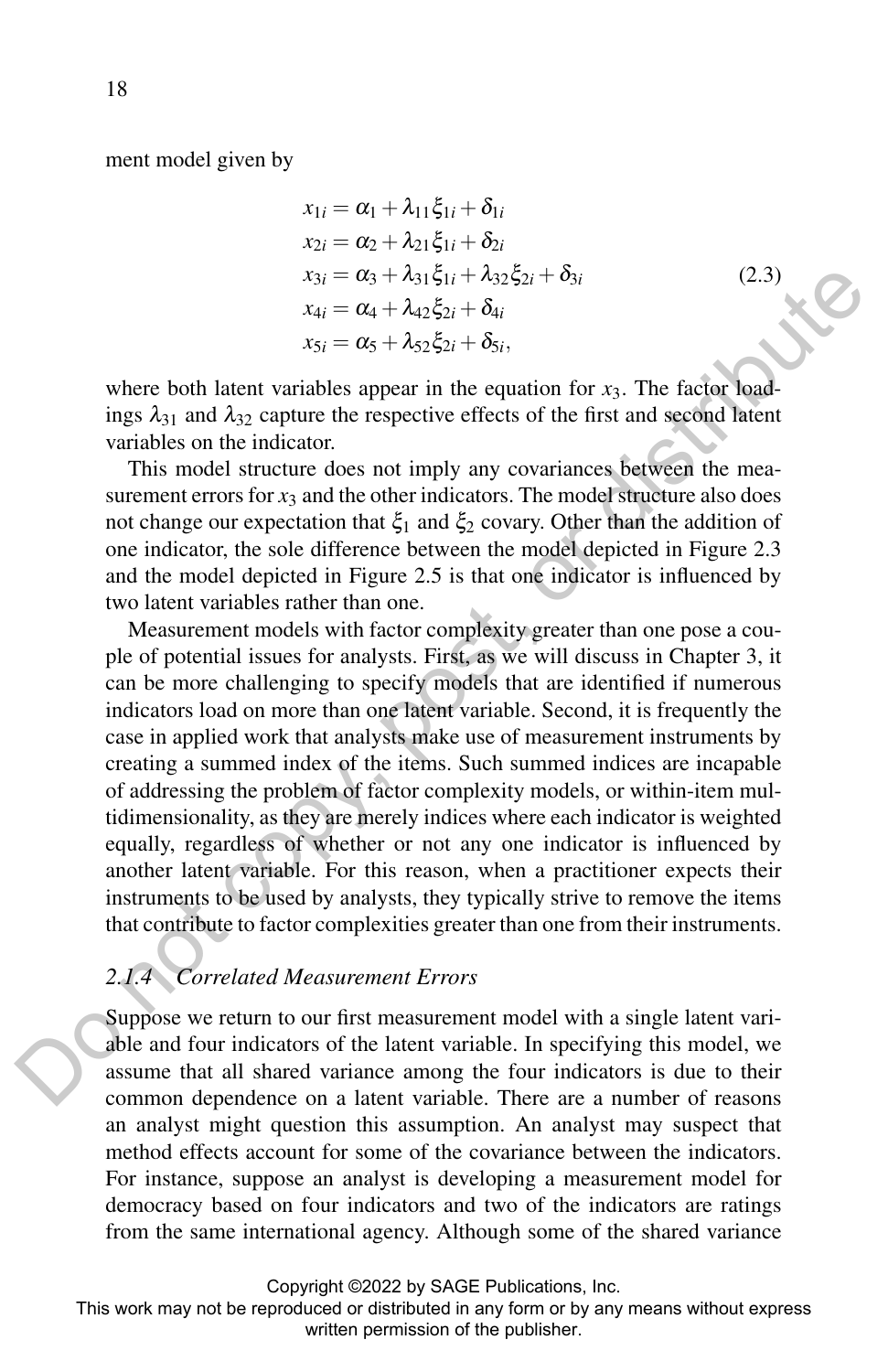

Figure 2.6: Confirmatory factor analysis measurement model with correlated measurement error.

in these two indicators reflects democracy, some shared variance may also reflect biases of the particular agency providing the ratings. Alternatively, similarly worded indicators from a survey, indicators with similar levels of reading difficulty, or indicators subject to social desirability bias, for instance, may all induce shared variance among sets of indicators and lead analysts to include correlations among measurement errors to account for the shared variance.

Figure 2.6 illustrates a measurement model that incorporates a correlation between the measurement errors for the third and fourth indicators as denoted by the two-headed arrow. The system of equations for this measurement model is the same as with Equation (2.1) and as such the model has the same set of parameters with one addition. With this model, we include the covariance between the measurement errors  $\delta_3$  and  $\delta_4$  as an additional parameter. A researcher might be tempted to allow all the measurement errors to be intercorrelated in order to capture any potential method effects or other forms of shared variance. Such a strategy, however, is not feasible

Copyright ©2022 by SAGE Publications, Inc.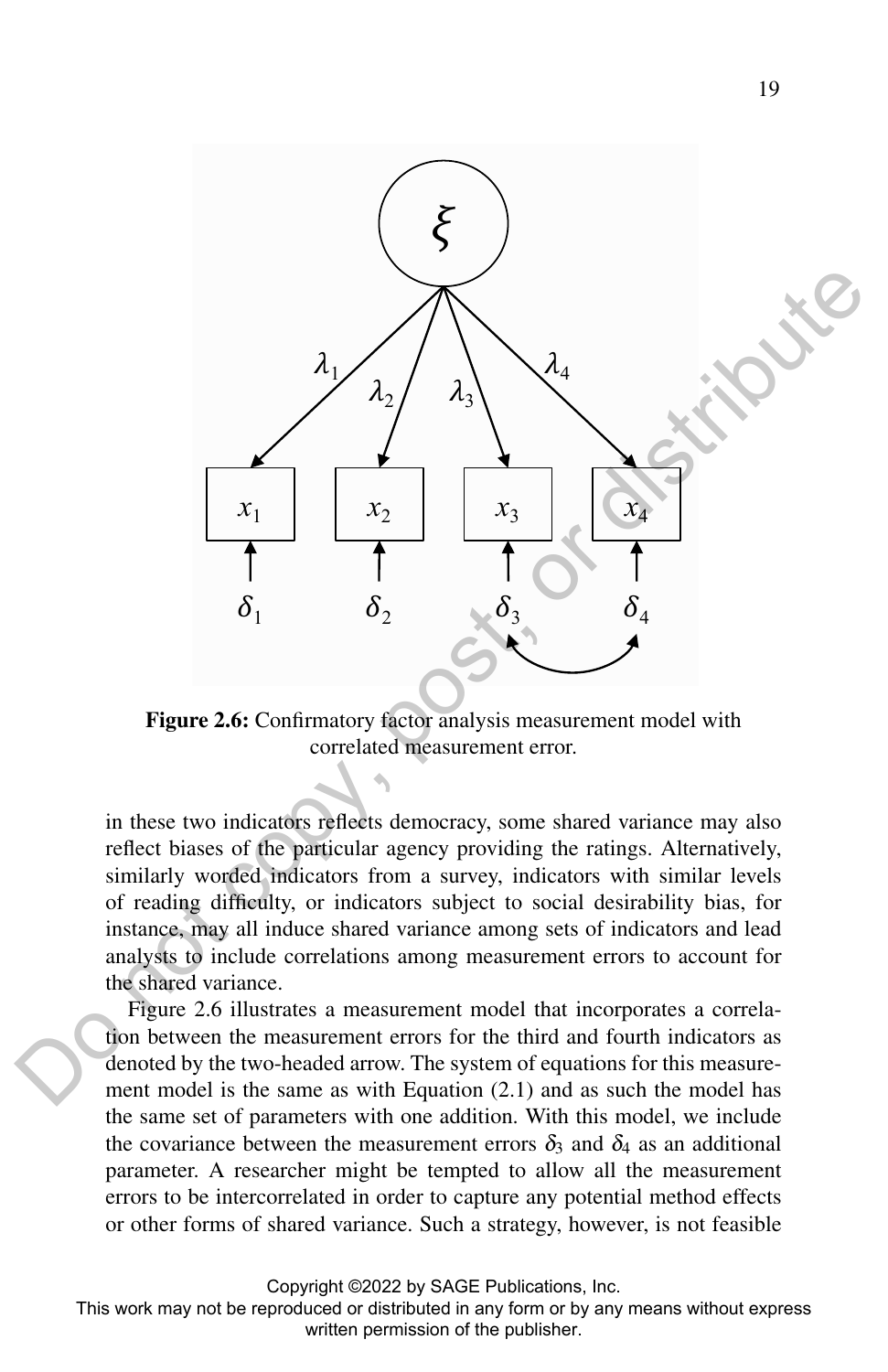

Figure 2.7: Confirmatory factor analysis measurement model for theological conservatism with correlated measurement error.

as each measurement error covariance requires a degree of freedom, and, as we will discuss in Chapter 3, researchers do not have sufficient degrees of freedom to spare for every possible measurement error covariance.

Figure 2.7 illustrates another possible measurement model for theological conservatism in which the errors for *bible* and *hell* are allowed to covary. As noted above, this model specification captures the possibility that the covariance between these indicators is not fully explained by latent theological conservatism. Such a possibility may be due to the fact that *bible* and *hell* are reverse coded or may be an artifact of the polytomous coding as compared with the dichotomous coding of *reborn* and *savesoul*. Alternately, such a possibility may reflect substantive differences in the indicators along the lines of our justification for the measurement model with two latent variable discussed above. In this case, rather than distinguishing two dimensions of theological conservatism, we might instead argue that all the indicators reflect theological conservatism but in addition *bible* and *hell* share additional covariance due to also reflecting general beliefs. This measurement

Copyright ©2022 by SAGE Publications, Inc.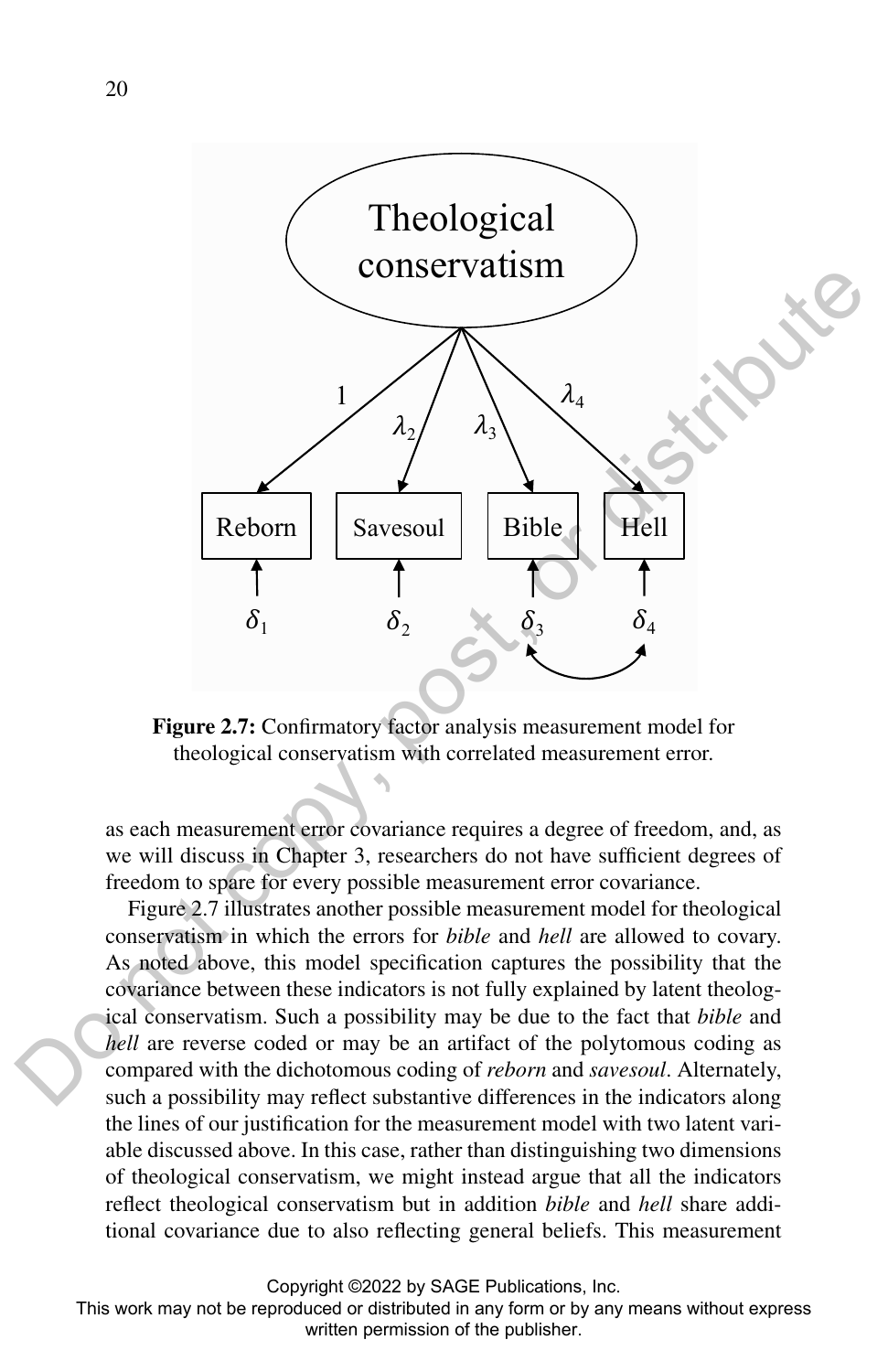model is closely related to the measurement model specifying two latent variables and, as we discuss in Chapter 4, it is not possible to distinguish empirically between the two measurement model specifications. As we discuss in Chapter 4, with a paucity of indicators (a situation many researchers will find themselves in, particularly when working with secondary data). researchers may find themselves at the limit of what the data can tell them about which model is best, and they must rely on theory in these cases.

#### *2.1.5 Causal Indicators*

The traditional CFA measurement model specifies indicators as caused by latent variables. Such indicators are commonly referred to as effect or reflective indicators. It is also possible to specify a measurement model in which indicators are causes of a latent variable rather than vice versa (Bollen and Bauldry, 2011; Bollen and Lennox, 1991). These indicators are referred to as causal or formative indicators. To give an example, socioeconomic status can be thought of as a latent variable measured by, for instance, education, income, and occupational status. If we think about these indicators, it seems unlikely that a change in socioeconomic status, the latent variable, would simultaneously lead to changes in all three indicators, as should be the case for effect indicators in which the latent variable is a cause of the indicators. Rather, a change in any of the indicators likely leads to a change in latent socioeconomic status. As such, a measurement model for socioeconomic status would be more correctly specified treating these three indicators as causal rather than effect indicators. Specifying such a model moves away from traditional CFAs and into the realm of SEM—for an extended discussion of these types of models, see Bollen and Bauldry (2011), and for a more complete treatment of the SEM framework, see Bollen (1989). written unceratively in punctually when working ware solonized to the pulsisher. The consideration of the publisher and the publisher. The transmission of the publisher. The transmission of the publisher and the publisher

A measurement model may include a mix of causal and effect indicators as is illustrated in Figure 2.8. In this model, we have four observed measures of a single latent variable. Rather than treating all of the measures as effect indicators, as we have done in the previous models, we specify the first two measures as causal indicators and the third and fourth measures as effect indicators. The causal indicators have arrows pointing from the indicator to the latent variable to be consistent with the presumed direction of effects. In addition, the causal indicators are treated as exogenous, and thus they are allowed to be correlated and assumed to be free of measurement error (i.e., they do not have an error term associated with them). To emphasize that the causal indicators are still considered measures of the latent variable, we continue to use  $\lambda$  as the parameter label for the effect of the causal indicators on the latent variable. Finally, the latent variable,  $\xi$ , in this measurement

Copyright ©2022 by SAGE Publications, Inc.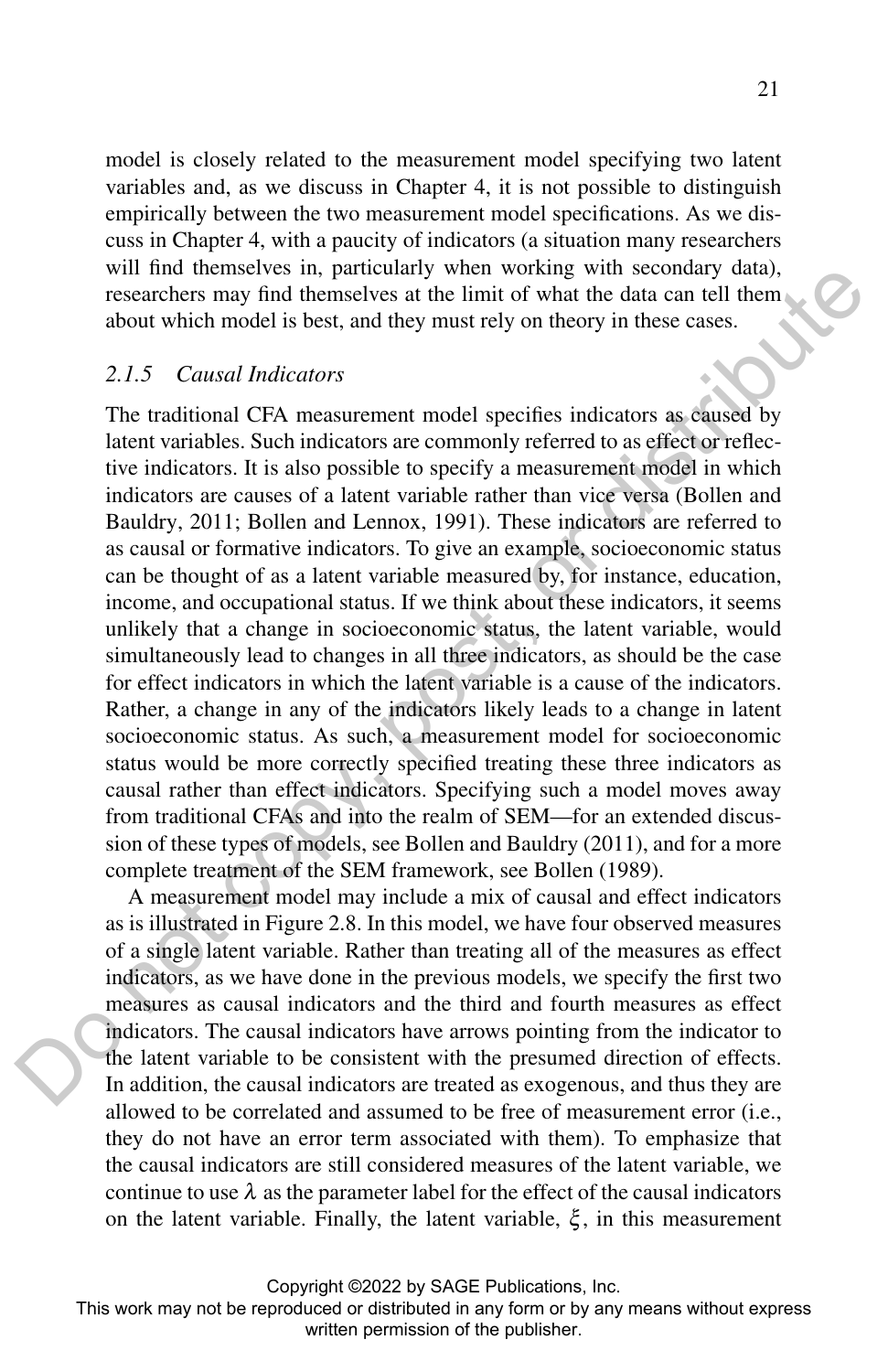

Figure 2.8: Measurement model with two causal indicators.

model is endogenous given that two of the indicators are predictors of it. This is reflected in having an error, labeled with the Greek letter  $\zeta$  (zeta), pointing toward the latent variable in the figure.

The system of equations for the measurement depicted in Figure 2.8 is given as

$$
\xi_i = \alpha_{\xi} + \lambda_1 x_{1i} + \lambda_2 x_{2i} + \zeta
$$
  
\n
$$
x_{3i} = \alpha_3 + \lambda_{32} \xi_{2i} + \delta_{3i}
$$
  
\n
$$
x_{4i} = \alpha_4 + \lambda_{42} \xi_{2i} + \delta_{4i},
$$
\n(2.4)

where the first equation in the system is for the latent variable. The parameters for this measurement model include three intercepts (one for the latent variable and two for the effect indicators), two factor loadings for the causal indicators, two factor loadings for the effect indicators, an error variance for the latent variable, two measurement error variances for the two effect indicators, and the correlation between the two causal indicators. As an endogenous variable, in this measurement model we have an intercept and an error variance for the latent variable as opposed to a mean and variance for the latent variable in a measurement model with all effect indicators. The speci-

Copyright ©2022 by SAGE Publications, Inc.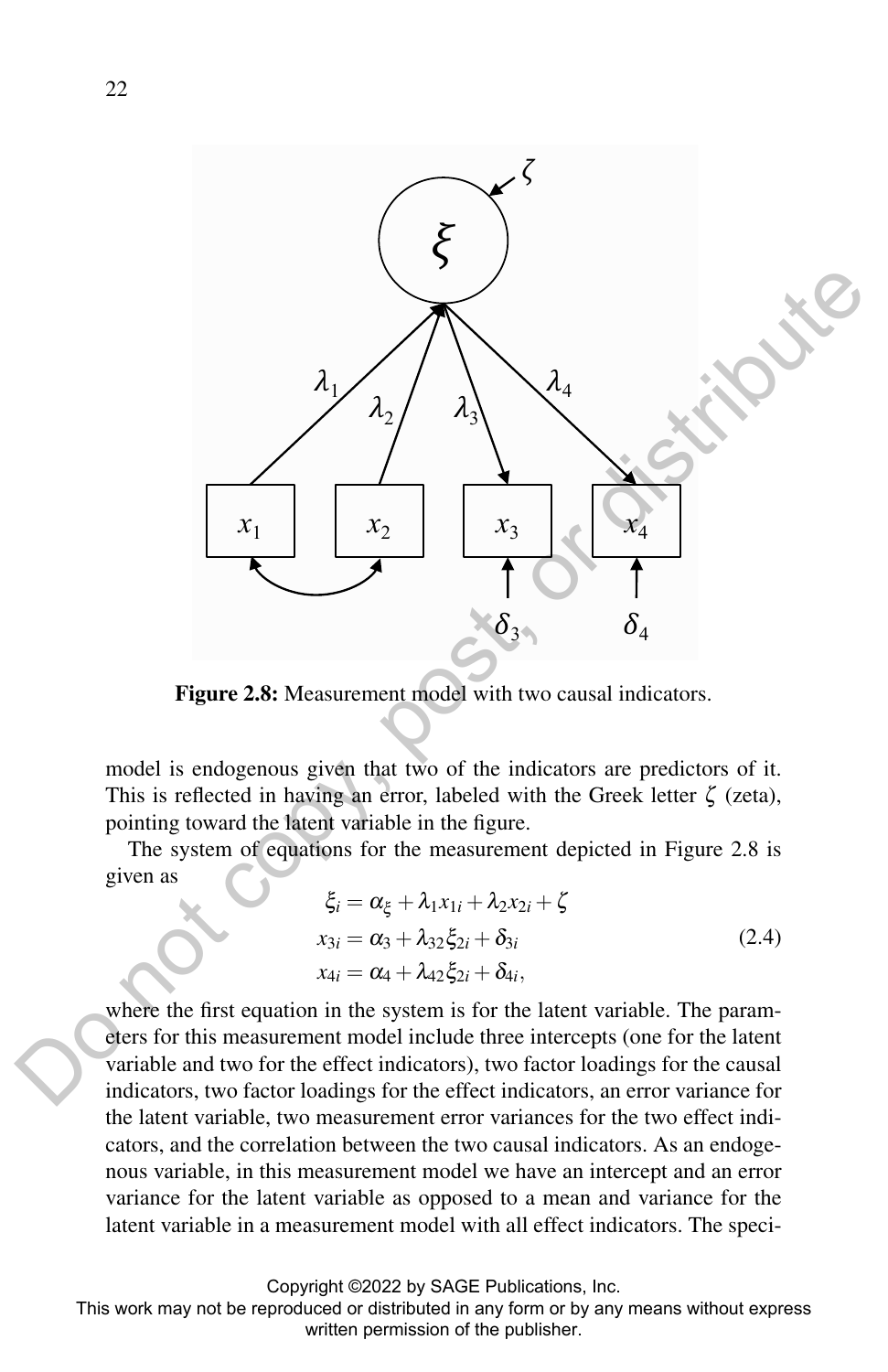

Figure 2.9: Measurement model for theological conservatism with two causal and four effect indicators.

fication of causal indicators and the resulting shift in parameters have implications for model identification, the topic of our next chapter.

If we turn back to the example of theological conservatism, we can introduce two additional observed variables as causal indicators. For instance, religious service attendance in adolescence (*attend12*) and mother's religious service attendance (*attendma*) are plausible indicators of theological conservatism. Given the temporal ordering of these indicators (i.e., measured based on adolescence as compared with adulthood for the other indicators), it seems more reasonable to treat them as causal rather than effect indicators. Figure 2.9 illustrates this measurement model that in addition maintains the correlated errors for *bible* and *hell*.

# *2.1.6 Observed Covariates*

In general, with CFA we focus on measurement models in which all the observed variables are measures of latent variables. In some cases, however, it can be useful to incorporate the observed variables that are not indicators of a latent variable but instead are covariates (Bollen and Bauldry, 2011).

Copyright ©2022 by SAGE Publications, Inc.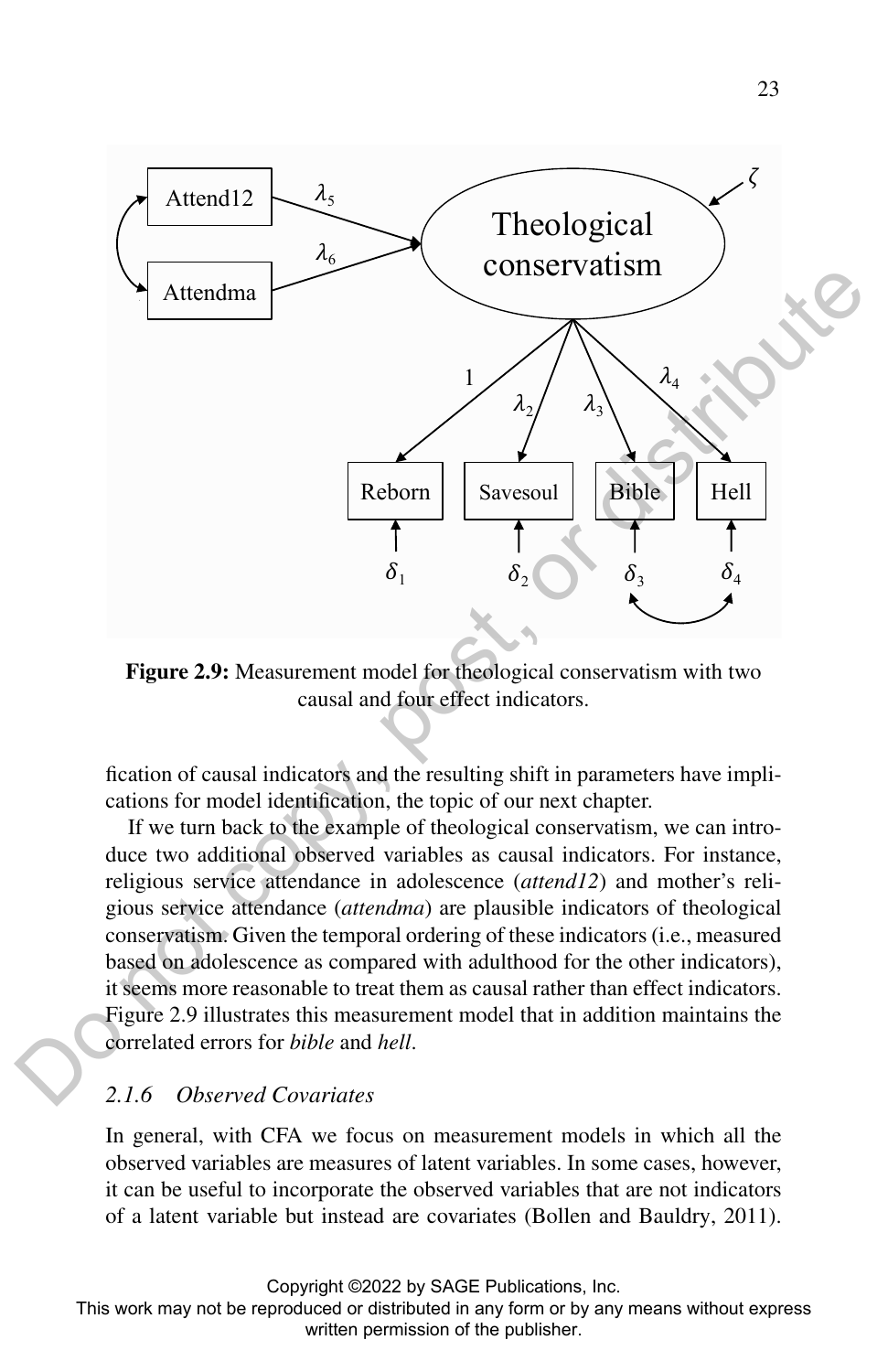

Figure 2.10: Model with two observed covariates.

This arises in the context of testing measurement invariance (see Chapter 5) and also when CFA is embedded within a larger analytic project that involves examining observed correlates, predictors, or outcomes of latent variables.

Figure 2.10 provides an example of such a model, in this case a multipleindicator multiple-cause (MIMIC) model. In this model, we have two covariates,  $x_1$  and  $x_2$ , that predict the latent variable. For instance, the latent variable might be religiosity as measured by two indicators and the predictors might be sociodemographic factors, such as age and gender. In this model, we label the effects of  $x_1$  and  $x_2$  on the latent variable using the Greek letter γ. In addition, we have switched to the endogenous latent variable notation with the Greek letter  $\eta$  for the latent variable, *ys* for the indicators of the latent variable, and <sup>ε</sup>s for the measurement errors.

Attentive readers will note that despite the different notation and layout, this measurement model is identical to the model with causal indicators. The position of the covariates to the left of the latent variable rather than beneath it emphasizes that they are interpreted as predictors rather than causal indicators of the latent variable. The system of equations and the set of parameters for this model and the previous model are also identical. The identical model specifications for the previous model with causal indicators and the MIMIC model in this example highlight the critical role of theory in model specification and, ultimately, the interpretation of the estimates of CFA.

Copyright ©2022 by SAGE Publications, Inc.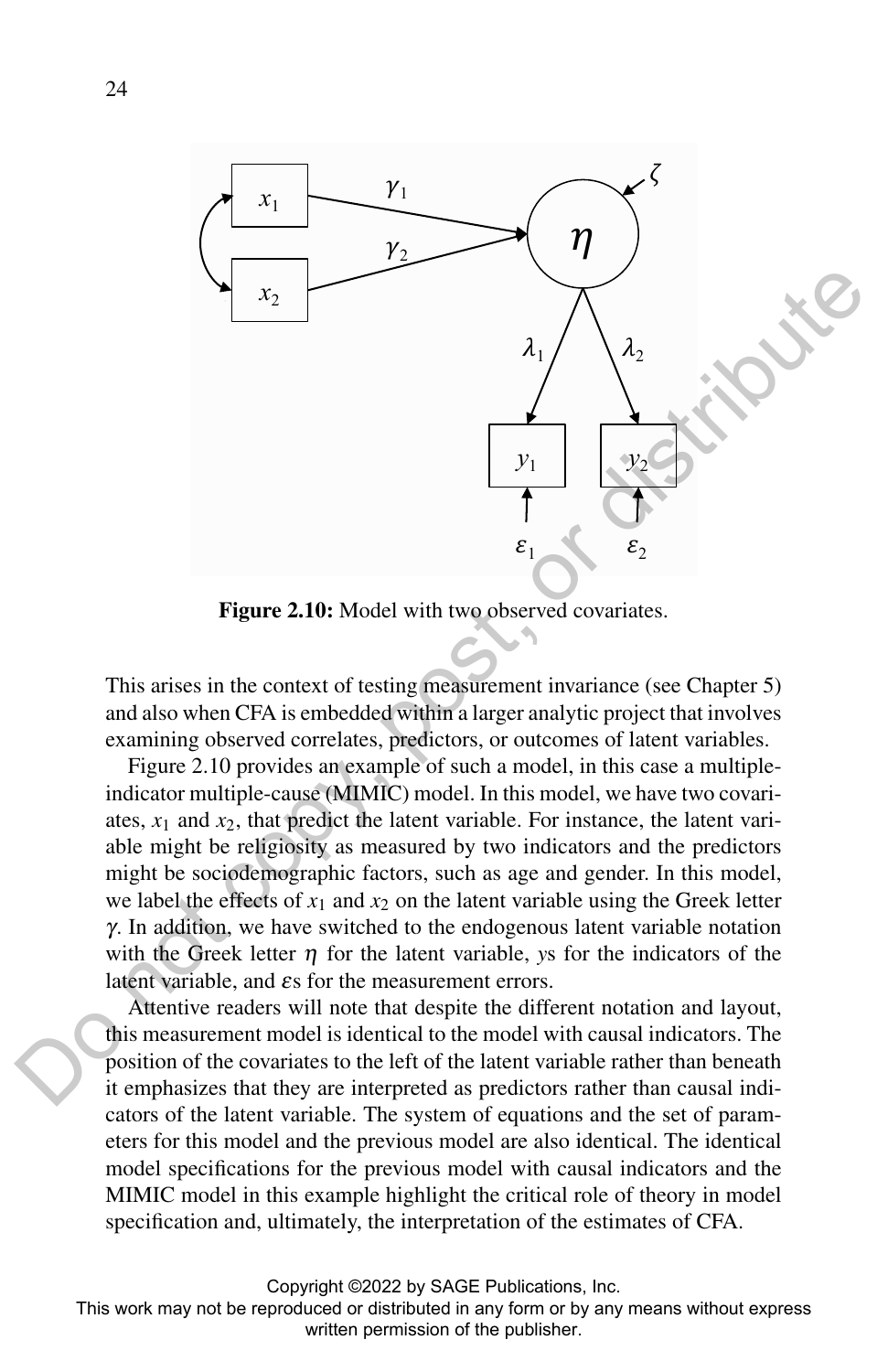

Figure 2.11: Structural equation model involving two latent variables.

### *2.1.7 Causal Relationship Between Latent Variables*

In many cases, CFA is the first step in a larger analysis examining the relationships among a set of latent variables. If analysts are simply interested in the correlations between two or more latent variables, then the CFA framework is sufficient. If analysts, however, are interested in examining the effects of latent variables on other latent variables, then the broader SEM framework is needed. Given that such relationships are often of interest to analysts, we provide one example that embeds CFA in the more general SEM framework.

Figure 2.11 illustrates a structural equation model that involves two latent variables and a direct effect from one latent variable to the other. In this case, we have an exogenous latent variable  $\xi$  measured by three indicators  $x_1$  to  $x_3$  and an endogenous latent variable  $\eta$  also measured by three indicators  $y_1$ to *y*3. The latent exogenous variable has a direct effect on the latent endogenous variable given by γ. Previous steps in the analysis might have involved developing the measurement models for each latent variable separately and then combining them into a single measurement model with a correlation between the two latent variables.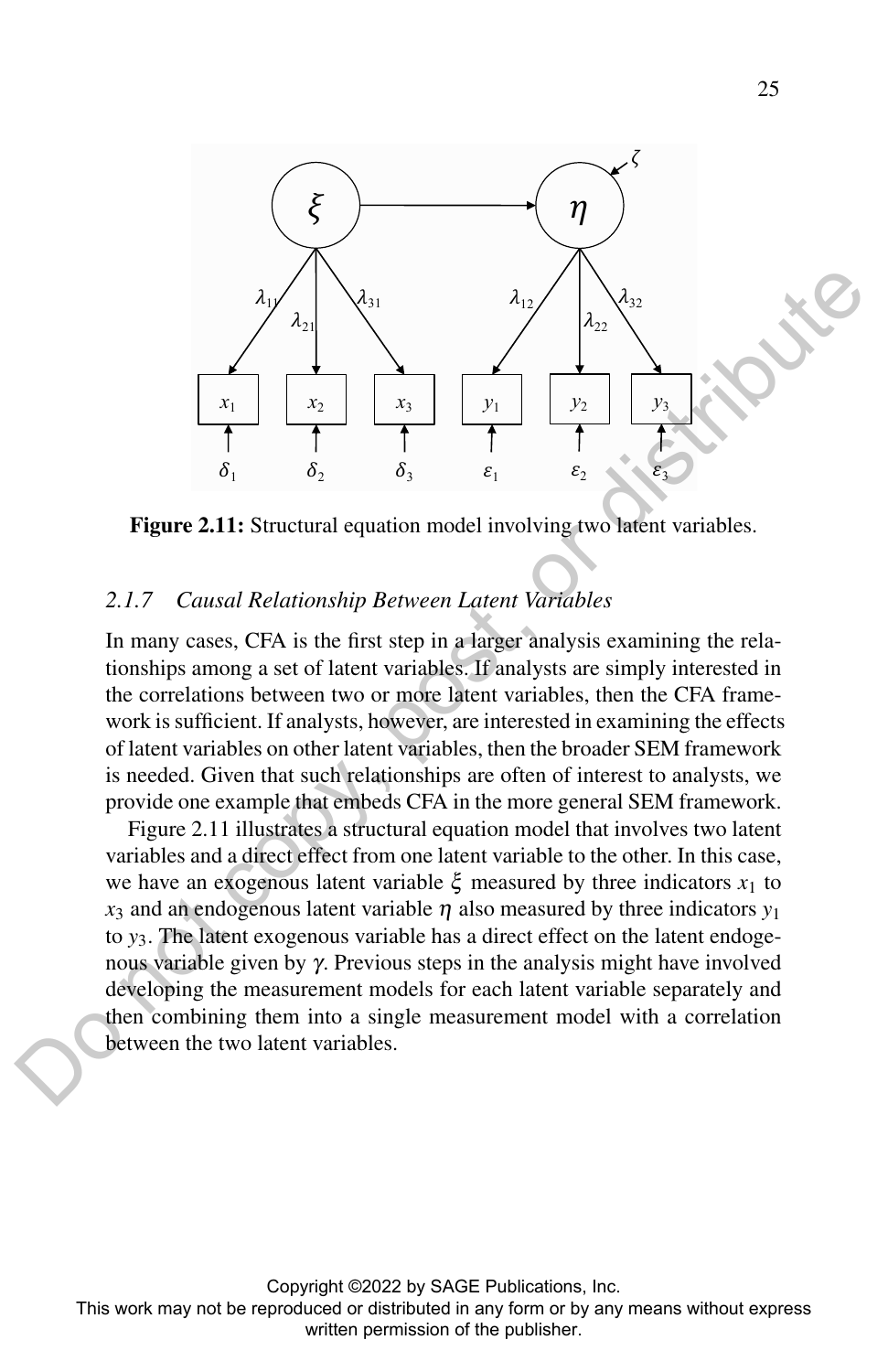The system of equations for the structural equation model depicted in Figure 2.11 is given by

$$
\eta_i = \alpha_{\eta} + \gamma_1 \xi_i + \zeta
$$
  
\n
$$
x_{1i} = \alpha_{x1} + \lambda_{11} \xi_i + \delta_{1i}
$$
  
\n
$$
x_{2i} = \alpha_{x2} + \lambda_{21} \xi_i + \delta_{2i}
$$
  
\n
$$
x_{3i} = \alpha_{x3} + \lambda_{31} \xi_i + \delta_{3i}
$$
  
\n
$$
y_{1i} = \alpha_{y1} + \lambda_{12} \eta_i + \delta_{1i}
$$
  
\n
$$
y_{2i} = \alpha_{y2} + \lambda_{22} \eta_i + \delta_{2i}
$$
  
\n
$$
y_{3i} = \alpha_{y3} + \lambda_{32} \eta_i + \delta_{3i},
$$

(2.5)

where the first equation captures the relationship between the two latent variables and the remaining equations are the measurement component of the model for the two latent variables. We can see that in addition to the standard parameters from the measurement model (i.e., the indicator intercepts, factor loadings, and measurement error variances), we also have the regression coefficient for the effect of  $\xi$  on  $\eta$  the intercept for  $\eta$  and the variance of the error for  $\eta$ . It is worth noting that the number of parameters from this model matches the number of parameters from a model in which the two latent variables are correlated with each other and therefore there is no statistical basis for adjudicating between the structural equation model depicted in Figure 2.11 and an analogous CFA measurement model with correlated latent variables.

### 2.2 Conclusion

In this chapter, we introduced many of the common forms CFA measurement models can take alongside a series of examples that illustrate some of the complexity involved in specific applications. As we noted above, the first step in any CFA involves determining the concept or set of concepts to be represented as latent variables and deciding how the various observed indicators relate to the latent variables. In some contexts, this is a straightforward process as a set of indicators or measures are developed or designed to measure a specific latent variable (e.g., items to measure depressive symptoms). In other contexts, however, analysts may be working with indicators that were not initially designed to measure a specific latent variable, in which case more thought needs to given to defining a latent variable and the indicators of it. Once an analyst settles on one or more latent variables and the candidate indicators, the second step in any CFA involves specifying a measurement model along the lines we have outlined throughout this chapter.  $x_2 = a_2 + \lambda_{21} \xi_2 + \delta_1$ <br>  $x_3 = a_2 + \lambda_{31} \xi_2 + \delta_2$ <br>  $x_3 = a_3 + \lambda_{12} \eta_1 + \delta_1$ <br>  $y_2 = a_3 + \lambda_{22} \eta_1 + \delta_2$ <br>  $y_3 = a_3 + \lambda_{22} \eta_1 + \delta_3$ ,<br>  $y_4 = a_2 + \lambda_{22} \eta_2 + \delta_2$ <br>
where the first equation captures the relationship between

Copyright ©2022 by SAGE Publications, Inc.